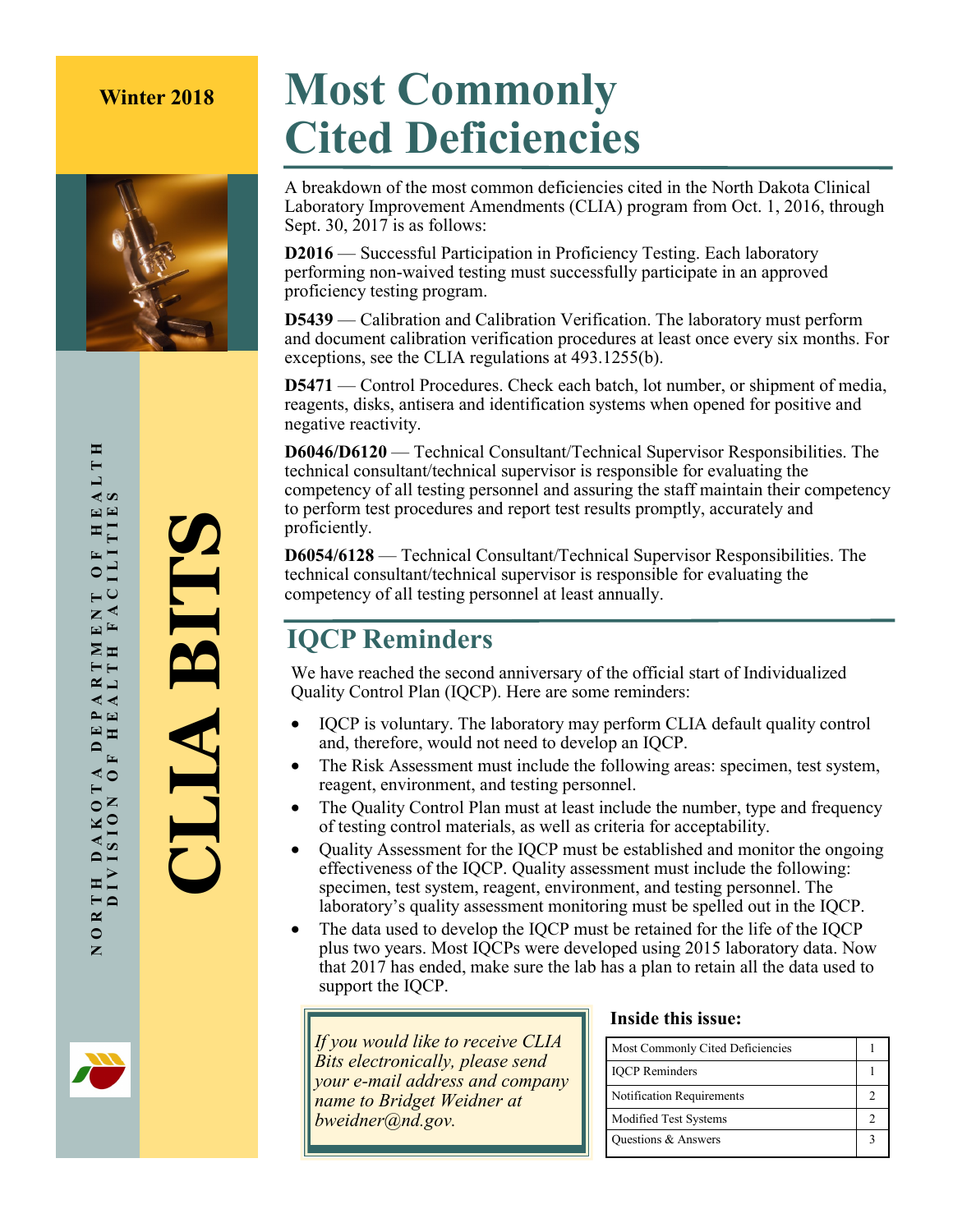## **Notification Requirements**

As of Feb. 4, 2017, CLIA has a new process for changing lab directors in accredited labs. The CLIA state agencies will no longer be processing the lab director changes for accredited labs. Accredited labs must notify their accrediting agencies who will make the lab director change in the CLIA system. Please make sure to notify the accrediting agency of the lab director change. As a courtesy, the accrediting agency may have the laboratory notify the CLIA state agency (a new CLIA application form is not necessary).

In summary, as of Feb. 4, 2017, the accrediting agencies will make changes in the CLIA system for certificates of accreditation for directors and will continue to make specialty changes. The accrediting agency will be responsible for ensuring the new director possesses the appropriate qualifications.

Accredited labs must notify the CLIA state agency and submit a new CLIA application form for the following changes:

Certificate type (e.g. accredited to waived).

Change of ownership (contact our office for other required information to submit).

Provider Performed Microscopy (PPM) labs must notify the CLIA state agency and submit a new CLIA application form for the following change:

Lab director (with evidence of qualifications)

Accredited, compliance, PPM or waived labs must notify the CLIA state agency in writing for the following changes (CLIA application form not required):

- Name
- Physical location
- Mailing address
- Telephone and/or fax numbers
- Multiple sites addition or deletion
- Waived lab director changes
- Voluntary termination of CLIA certificate

Initial applications will be processed by the CLIA state agencies. The state agencies will require evidence of qualifications for new lab directors to be submitted with initial applications for certificates of accreditation, compliance, and PPM.

## **Modified Test Systems**

If the laboratory changes the manufacturer's instructions, the test system is considered modified. The changes could affect the performance specifications for sensitivity, specificity, accuracy or precision. A change in the intended use of a test system is also considered a modification. Examples of test system modifications include:

- Change in specimen handling instructions;
- Change in incubation times or temperatures;
- Change in dilution of specimen or reagent;
- Change or elimination of a procedural step;
- Using a different sample matrix;
- Using a screening test for diagnostic purposes; and
- Using qualitative results to report quantitative results.

A modified test system is considered uncategorized for CLIA and defaults to high complexity test categorization. This applies to moderate complexity and waived test methods.